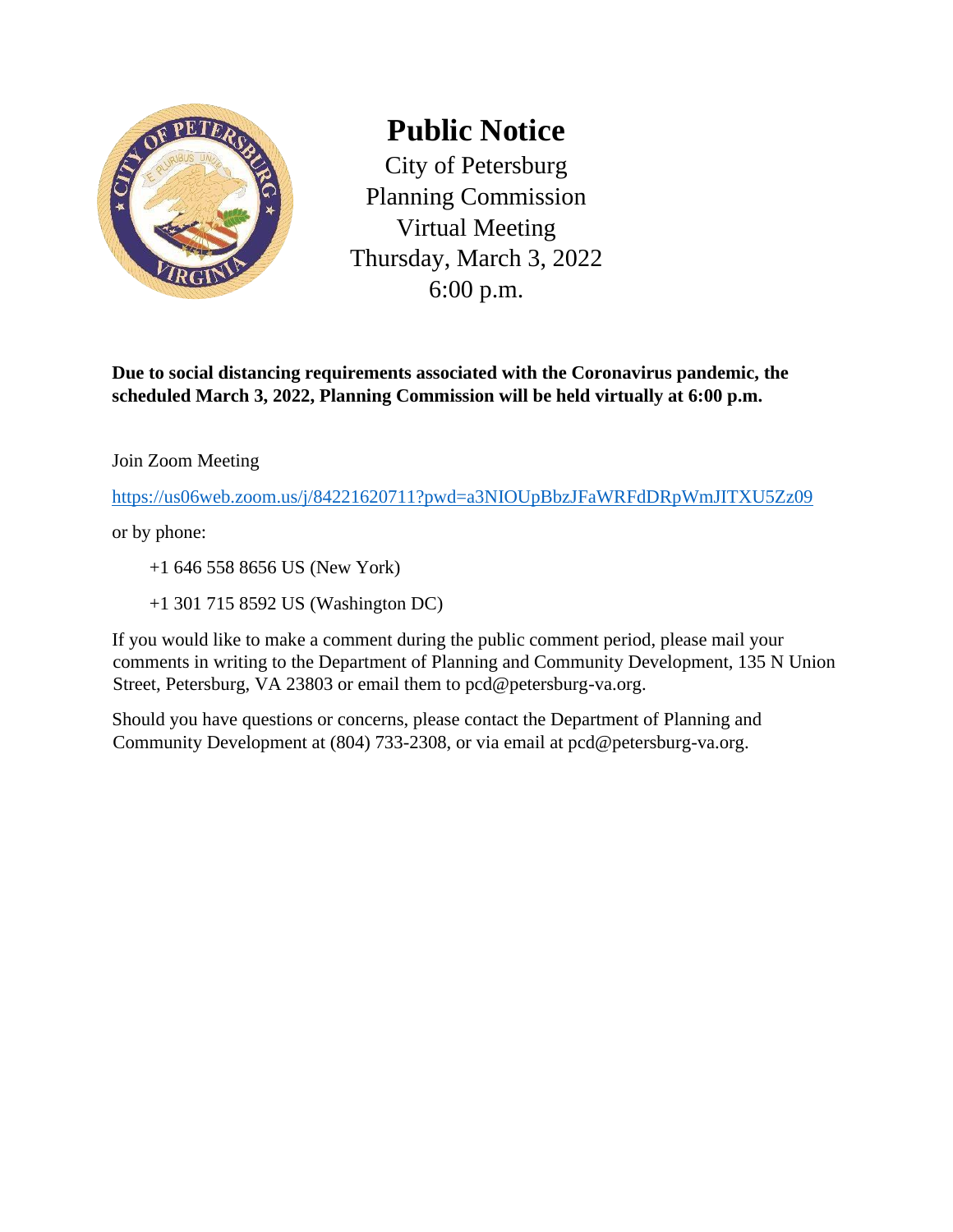

**City of Petersburg** 

Planning Commission Virtual Meeting Thursday, March 3, 2022 6:00 p.m.

- 1. Call to Order
- 2. Roll Call
- 3. Adoption of the Agenda
- 4. Adoption of the Minutes
	- a. February 3, 2022, Planning Commission Meetings
- 5. Public Information Period (3-minute maximum comment period for each speaker)
- 6. Public Hearings
	- a. 22-CPA-01: A resolution recommending approval of amendments to the City's Comprehensive Plan to comply with the Chesapeake Bay Preservation Act to the City Council. (Continued from the February 3, 2022, Planning Commission meeting).
	- b. City Code Amendment 2021-01: A resolution recommending approval of amendments to the City of Petersburg Code of Ordinances, Chapter 50. Environment Article II. Noise to the City Council (Continued from the February 3, 2022, Planning Commission meeting).
- 7. Old Business